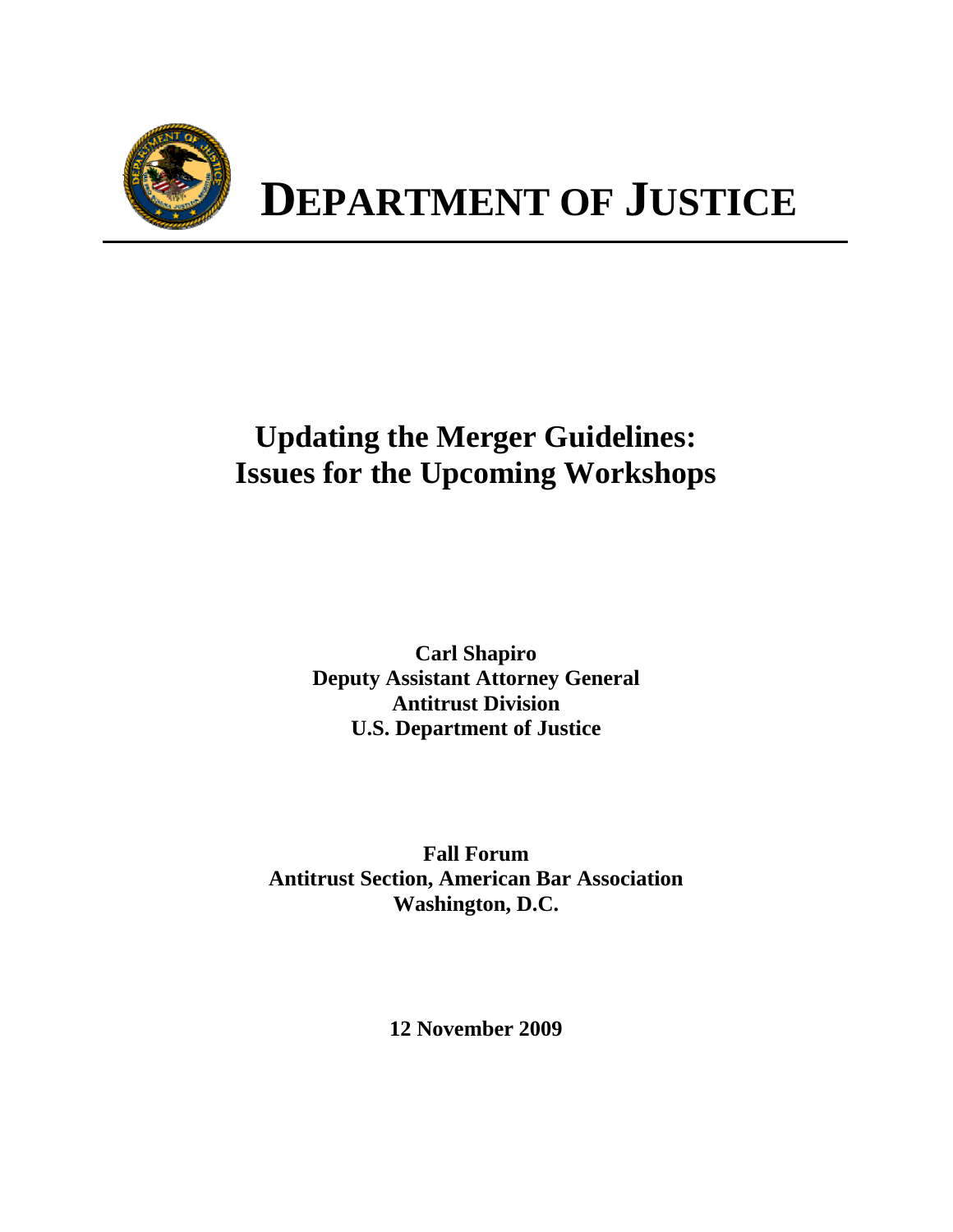In September, Assistant Attorney General Christine Varney and Federal Trade Commission Chairman Jon Leibowitz announced that our two Agencies were initiating a process to review and possibly update the Horizontal Merger Guidelines ("Guidelines"). AAG Varney explained in a speech why we were undertaking this project,<sup>[1](#page-1-0)</sup> and the Agencies invited outside input by posing a series of Questions for Public Comment ("Questions").<sup>[2](#page-1-1)</sup> The formal closing date for the public comments was this past Monday, November  $9<sup>th</sup>$ , and we are just beginning the process of reviewing them. We continue to welcome thoughtful comments, which will be reviewed to the extent possible and hopefully will be useful to us as we think about possible revisions to the Guidelines.

We also announced that we will be holding a series of public workshops to explore the Guidelines, structured around the questions we have posed to the public and additional issues that may arise based on the comments we receive.<sup>[3](#page-1-2)</sup> Invitations to participate in the workshops will be made in part based on the quality of comments received by the deadline.

As the Economics Deputy AAG at the Antitrust Division, I am a member of the joint DOJ/FTC Working Group that is charged with reviewing the Guidelines. The Working Group includes my fellow Deputy AAGs Molly Boast and Phil Weiser on the DOJ side, and Joseph Farrell, Rich Feinstein, and Howard Shelanski on the FTC side. Now that we have received the public comments and the public workshops are approaching, I would like to take the opportunity afforded by the Fall Forum to continue the dialogue between the Agencies and the public regarding possible updates to the Guidelines. I hope my remarks today, which reflect the views of the Working Group, will help make the upcoming workshops as informative and productive as possible for the Agencies and the public.

<span id="page-1-0"></span><sup>&</sup>lt;sup>1</sup> Christine A. Varney, "Merger Guidelines Workshops," September 22, 2009, available at [http://www.justice.gov/atr/public/speeches/250238.htm.](http://www.justice.gov/atr/public/speeches/250238.htm)

<span id="page-1-1"></span><sup>&</sup>lt;sup>2</sup> See <http://www.ftc.gov/bc/workshops/hmg/hmg-questions.pdf>.

<span id="page-1-2"></span><sup>&</sup>lt;sup>3</sup> See <http://www.ftc.gov/bc/workshops/hmg/>.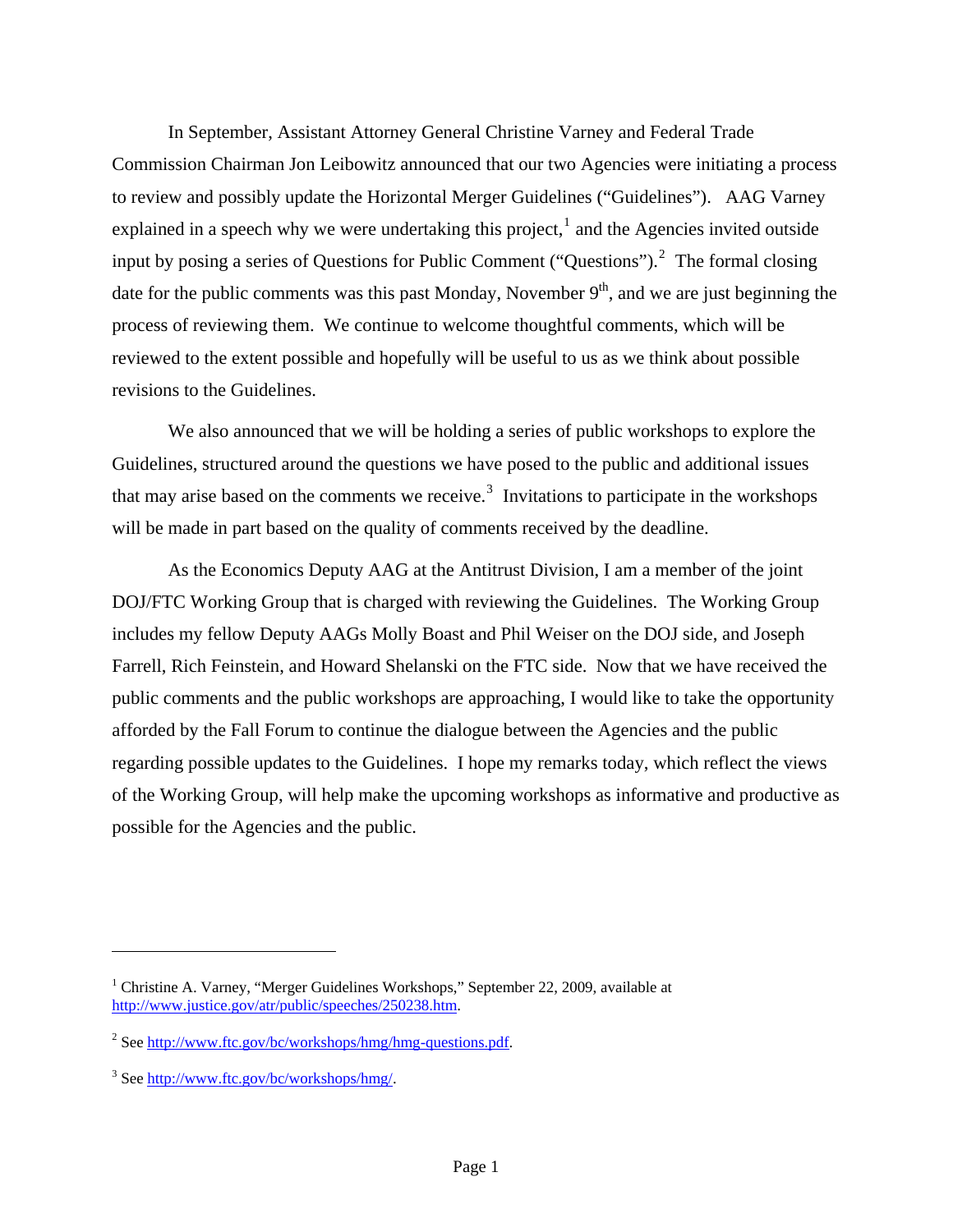#### **1. The Upcoming Workshops**

We are now in the process of organizing five workshops that will take place during December and January. All workshops are open to the public and will be webcast.

The first workshop will take place here in Washington, at the FTC, on Thursday December  $3<sup>rd</sup>$ , just three weeks from today. We are planning a number of panels that will discuss the use of direct evidence to assess competitive effects (Question 2), market definition and the hypothetical monopolist test (Questions 3, 4, 5, and 6), and unilateral effects and product differentiation (Question 10), among other topics. We also envision an overview panel that will discuss the role played by the Guidelines. Rich Feinstein and I are organizing this workshop.

The second workshop will be held at New York University on Tuesday December  $8<sup>th</sup>$ . We are planning panels on market concentration and the structural presumption (Questions 7 and 9), failing firms and minority interests (Questions 16 and 17), remedies (Question 18) and working with international and state authorities. Howard Shelanski and Phil Weiser are organizing this workshop.

The third workshop will be held at Northwestern University in Chicago on Thursday December  $10<sup>th</sup>$ . We are planning panels on the use of direct evidence of competitive effects (Question 2), unilateral effects and differentiated products (Question 10), entry and repositioning (Question 13), and efficiencies (Question 14), among other topics. Molly Boast and Rich Feinstein are organizing this workshop.

After a break for the holidays, we will resume with a workshop on Thursday January  $14<sup>th</sup>$ at Stanford University. We are planning panels on the use of direct evidence of competitive effects (Question 2), unilateral effects and differentiated products (Question 10), price discrimination and large buyers (Questions 11 and 12), and market dynamics and innovation (Questions 8 and 15). Joseph Farrell and I are organizing this workshop.

The final workshop will be held back here in Washington on Tuesday January  $26<sup>th</sup>$ . We plan panels on market concentration and the structural presumption (Questions 7 and 9), price discrimination and large buyers (Questions 11 and 12), entry and repositioning (Question 13), and remedies (Question 18), as well as a wrap-up panel. Howard Shelanski and Phil Weiser are organizing this workshop.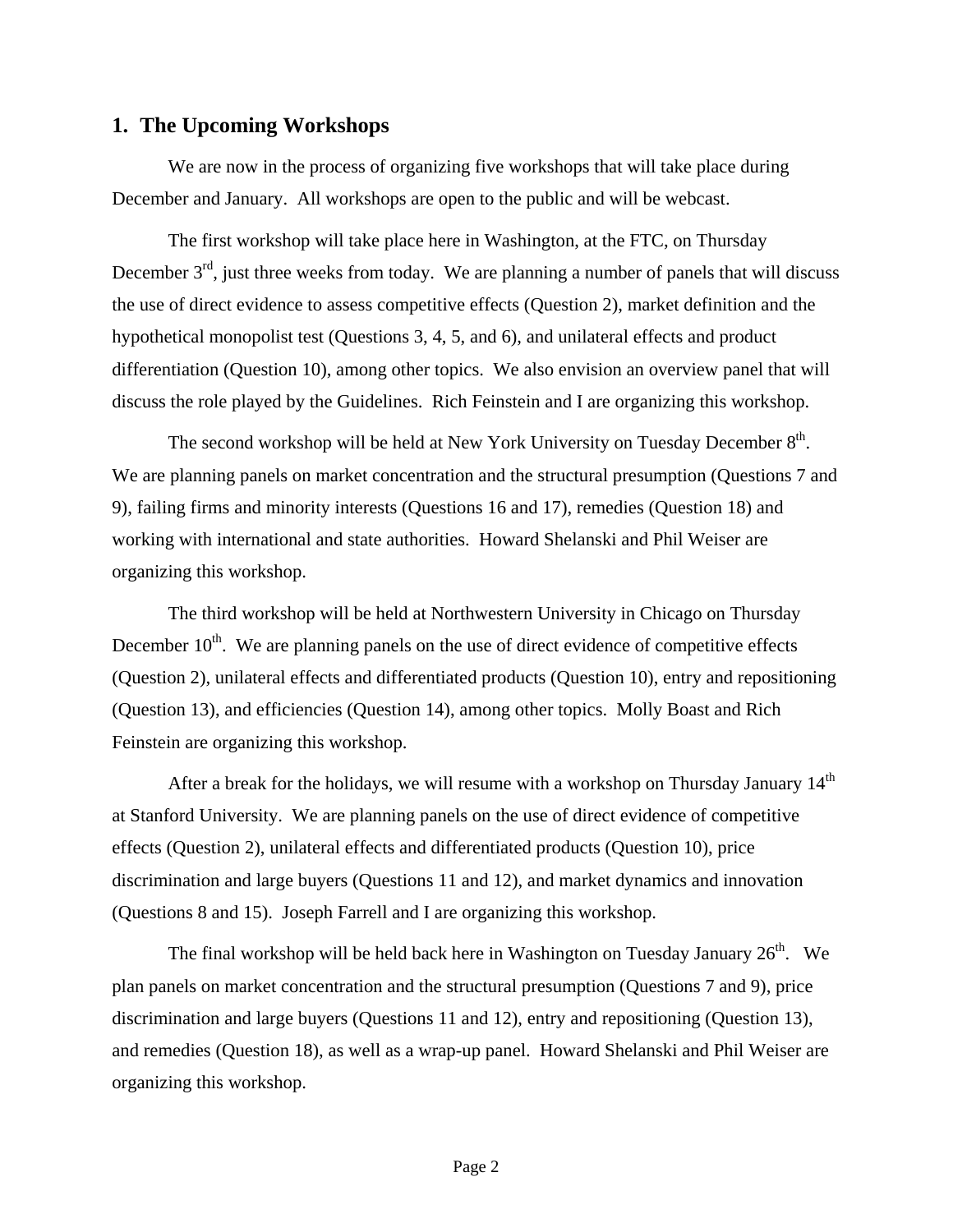# **2. Scope of the Review**

Let me now turn to the substantive issues that will be addressed during these workshops. Perhaps the best place to begin is by making clear the outer bounds of the Guidelines review project envisioned by the Agencies. In particular, if the Guidelines are revised, we anticipate:

- retaining the basic "hypothetical monopolist" test used to ensure that antitrust markets are not unduly narrowly defined;
- continuing to use the Herfindahl-Hirschman Index (HHI) to measure levels of and changes in market concentration;
- continuing to apply the same basic structural presumptions;
- retaining the basic "timeliness, likelihood, sufficiency" approach to entry analysis;
- retaining the fundamental approach to efficiencies; and
- retaining the basic approach to the failing firm defense.

Nonetheless, a number of meaningful revisions could be made while retaining these basic aspects of the Guidelines. For a number of topics, possible revisions are anticipated in the "Commentary on the Horizontal Merger Guidelines," issued by the Agencies in March 2006 ("Commentary").<sup>[4](#page-3-0)</sup>

# **3. Overview**

It is no secret that the structural presumption in merger law has weakened considerably during the 46 years since the Supreme Court issued its ruling in *Philadelphia National Bank*. [5](#page-3-1) And the Guidelines have evolved to reflect this long-term trend. The 1968 Guidelines were heavily focused on market concentration, and the 1982 Guidelines continued to place great weight on market shares. The 1984 Guidelines put more emphasis on a variety of additional factors relevant to assessing a merger's competitive effects.

<span id="page-3-0"></span><sup>&</sup>lt;sup>4</sup> See <http://www.justice.gov/atr/public/guidelines/215247.htm>.

<span id="page-3-1"></span><sup>&</sup>lt;sup>5</sup> 374 U.S. 321 (1963).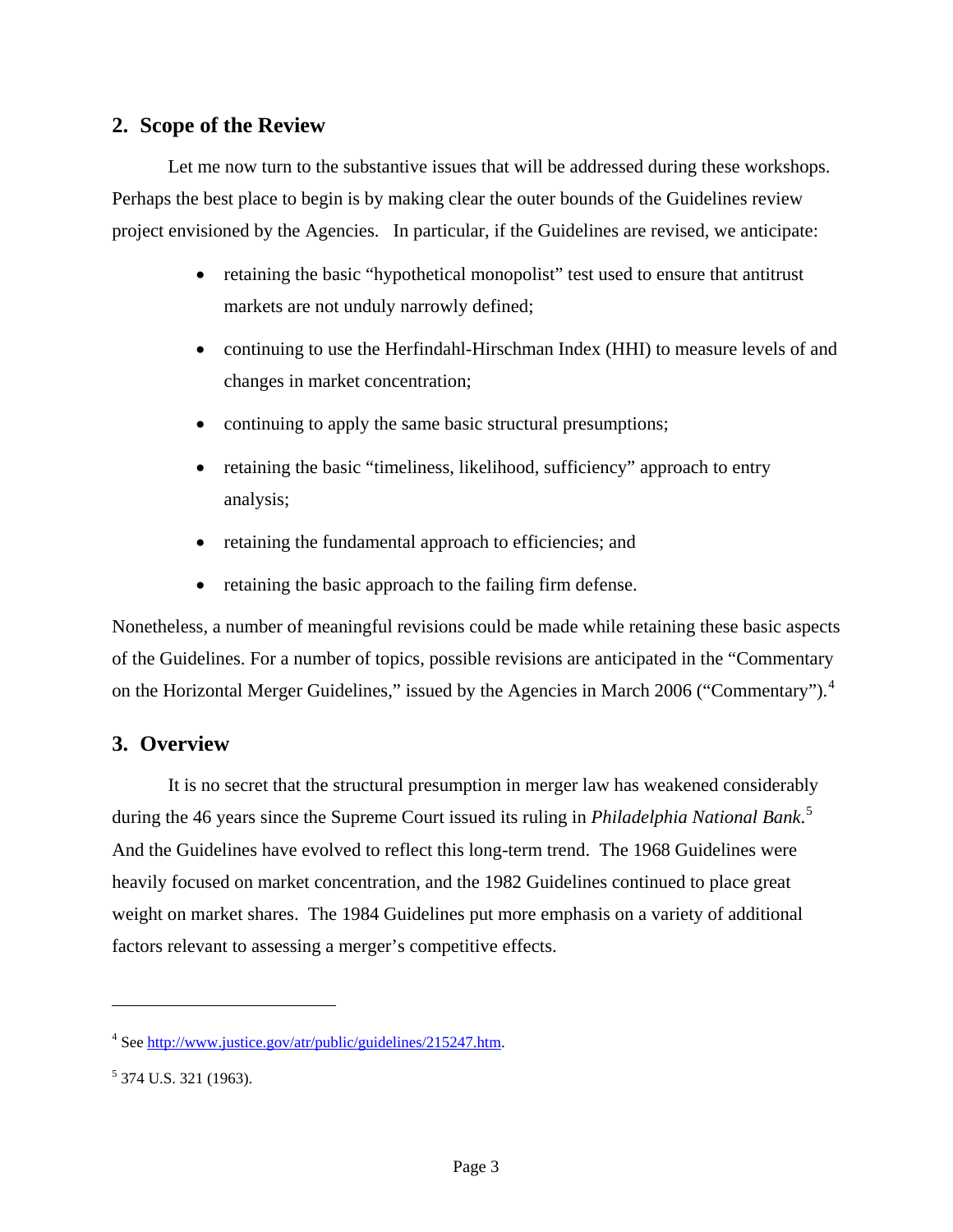The 1992 Guidelines placed less weight on market concentration than their predecessors. However, the exercise of defining the relevant market and measuring market shares remains central. In the Overview (Section §0.2) the Guidelines state:

The Guidelines describe the analytical process that the Agency will employ in determining whether to challenge a horizontal merger. First, the Agency assesses whether the merger would significantly increase concentration and result in a concentrated market, properly defined and measured. Second, the Agency assesses whether the merger, in light of market concentration and other factors that characterize the market, raises concern about potential adverse competitive effects. Third, the Agency assesses whether entry would be timely, likely, and sufficient either to deter or to counteract the competitive effects of concern. Fourth, the Agency assesses any efficiency gains that reasonably cannot be achieved by the parties through other means.

In some contrast, the 2006 Commentary emphasizes that the Agencies take a flexible and integrated approach to evaluating competitive effects, using whatever evidence and

methodologies are informative:

"At the center of the Agencies' application of the Guidelines, therefore, is competitive effects analysis. That inquiry directly addresses the key question that the Agencies must answer: Is the merger under review likely substantially to lessen competition?" Commentary, p. 2.

"Each of the Guidelines' sections identifies a distinct analytical element that the Agencies apply in an integrated approach to merger review. The ordering of these elements in the Guidelines, however, is not itself analytically significant, because the Agencies do not apply the Guidelines as a linear, step-by-step progression that invariably starts with market definition and ends with efficiencies or failing assets." Commentary, p. 2.

 "Application of the Guidelines as an integrated whole to case-specific facts--not undue emphasis on market share and concentration statistics--determines whether the Agency will challenge a particular merger." Commentary, p. 15.

The Commentary gives a more accurate picture of how the Agencies currently conduct merger investigations. In cases where the relevant market is fairly clear, measuring shares in that market is a simple and informative first step in screening transactions. However, many investigations focus, at least initially, on evidence about likely competitive effects that is not based on inferences drawn from increases in market concentration. These investigations do not start by defining the relevant market and measuring the level and post-merger change in the HHI.

"In some investigations, before having determined the relevant market boundaries, the Agencies may have evidence that more directly answers the 'ultimate inquiry in merger analysis,' i.e., 'whether the merger is likely to create or enhance market power or facilitate its exercise.' Guidelines § 0.2." Commentary, p. 10.

The workshops will explore whether the Guidelines should be updated to reflect the fact that investigations often do not begin with, or focus on, market definition and concentration. This was the intent behind our Question 1.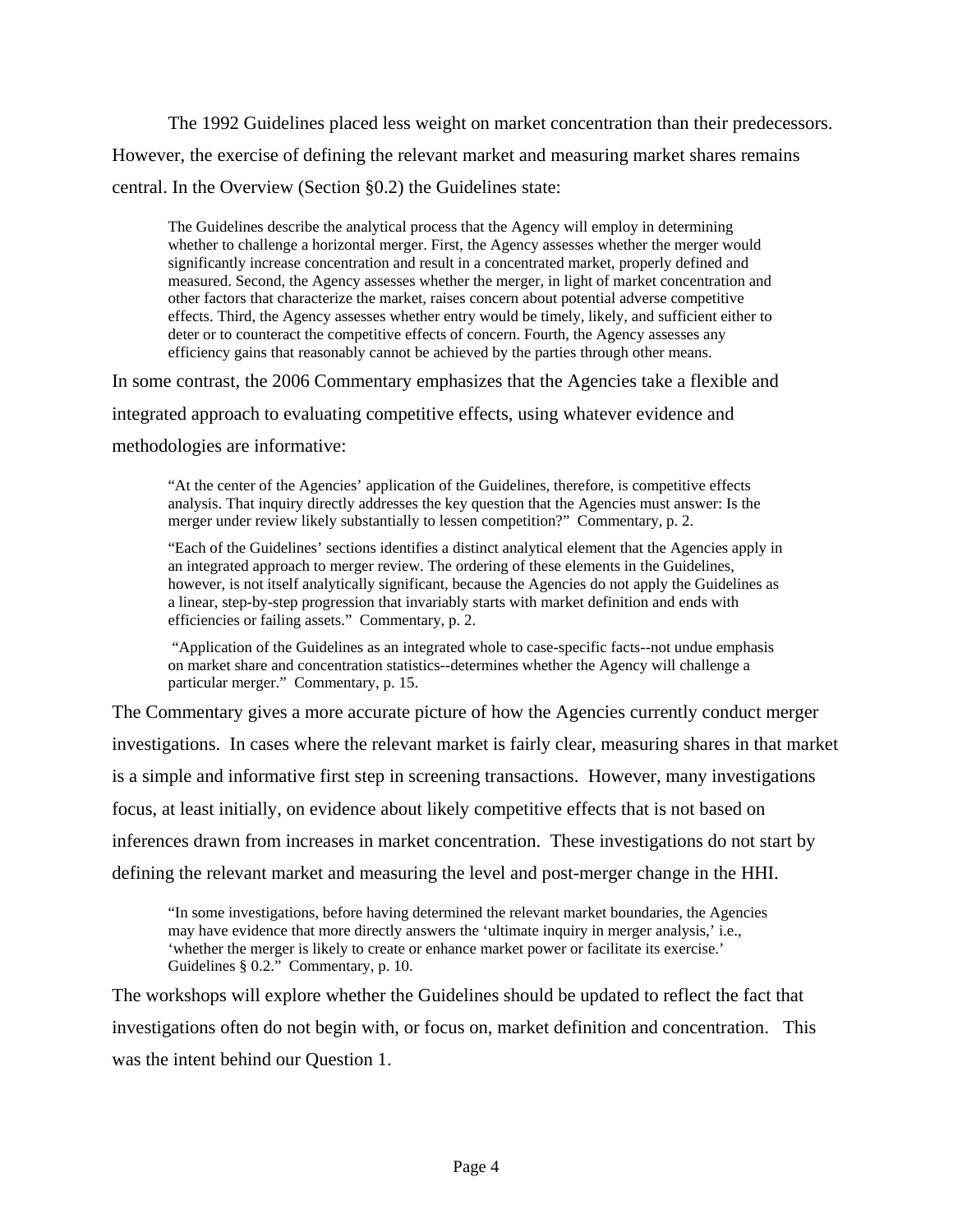Notwithstanding the decline of the structural presumption, the Agencies continue to rely on measures of market concentration, both to decide which mergers warrant the additional scrutiny associated with a second request, and to decide which mergers to challenge. We do not anticipate changing this basic reliance on the structural presumption in the foreseeable future. Nonetheless, as the importance of market concentration in merger law has declined over the decades, our investigations have focused more on direct evidence of competitive effects, and in some cases we infer the relevant market using the same evidence that leads us to conclude there are likely to be adverse competitive effects. Overall, this reflects a healthy trend towards more effective, more sophisticated, and hopefully more accurate merger enforcement. We hope the workshops will provide useful information on whether the Guidelines should be updated to reflect the more flexible approach taken, with its greater emphasis on such direct evidence of competitive effects. We also are very interested in obtaining further input on how such evidence is best evaluated, as reflected in Question 2.

# **4. Guidelines from Other Jurisdictions**

1

Several other jurisdictions have revised their merger guidelines in recent years. The European Commission issued new guidelines in 2004.<sup>[6](#page-5-0)</sup> Canada also issued new guidelines in 2004.<sup>[7](#page-5-1)</sup> The U.K. is in the process of updating its guidelines, having issued new draft guidelines in April 2009, $^8$  $^8$  and having received public input into that process. We hope to learn from these agencies about the benefits, and hazards, of modernizing merger guidelines.

In addition, members of the OECD regularly share their experience with merger review through the auspices of Working Party 3, $9$  and the ICN Merger Working Group, currently co-

<span id="page-5-0"></span><sup>&</sup>lt;sup>6</sup> "Guidelines on the Assessment of Horizontal Mergers under the Council Regulation on the Control of Concentrations Among Undertakings," February 2004, available at

<span id="page-5-1"></span><sup>&</sup>lt;sup>7</sup> "Merger Enforcement Guidelines," Canadian Competition Bureau, available at

<span id="page-5-2"></span><sup>&</sup>lt;sup>8</sup> "Merger Assessment Guidelines," Office of Fair Trading and Competition Commission, Consultation Document, April 2009, available at

<span id="page-5-3"></span> $9^9$  For example, one of the topics for discussion at the June 2009 OECD meetings was the standard for review used for horizontal mergers in different jurisdictions.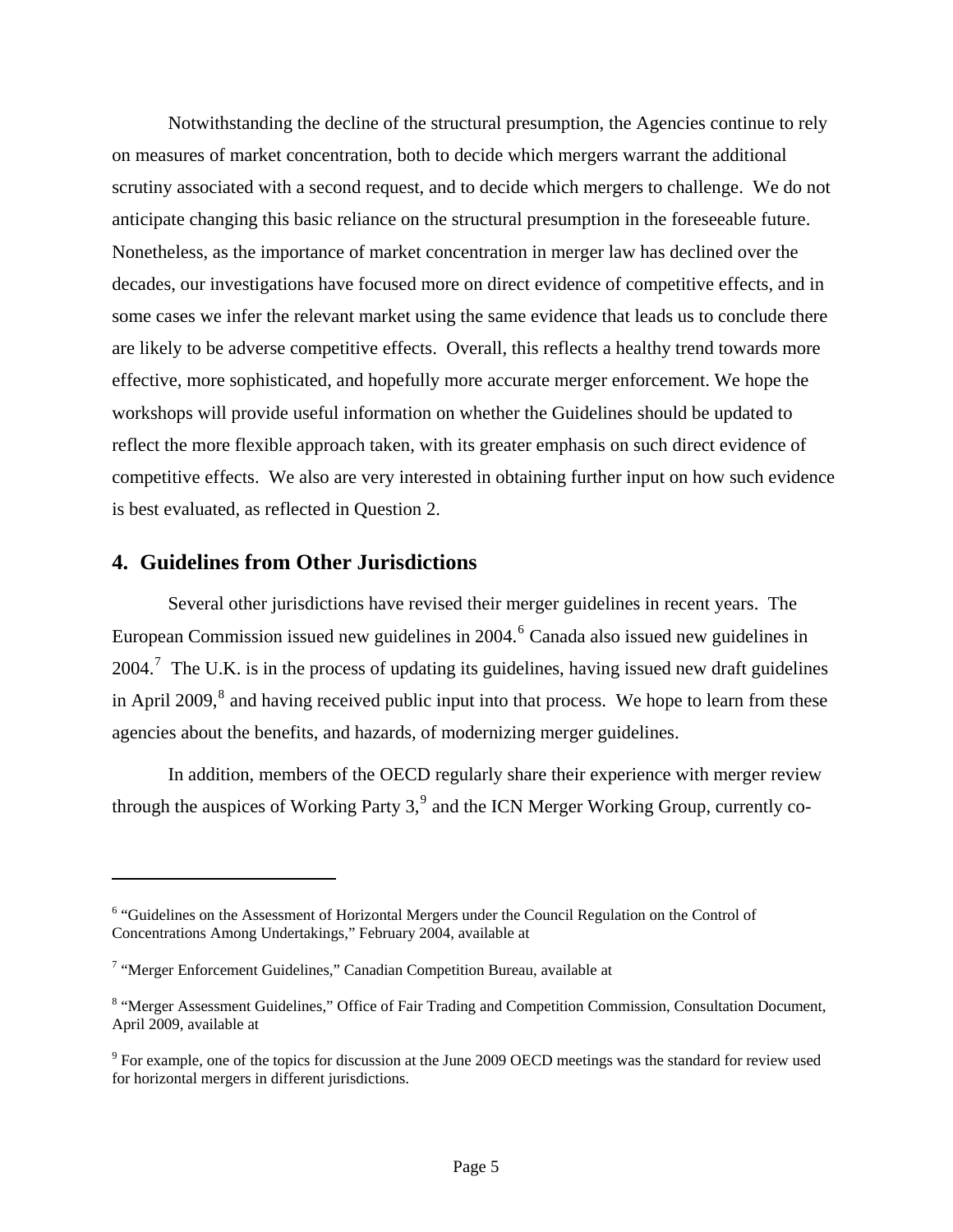chaired by our very own Phil Weiser, provides another venue where officials and practitioners from various jurisdictions can share best practices.<sup>[10](#page-6-0)</sup>

We have invited a number of foreign officials to participate in the upcoming workshops. We also have invited a representative of the National Association of Attorneys General to participate. We welcome their input on how updating our Guidelines might facilitate the more effective handling of mergers that are reviewed by multiple jurisdictions.

I now turn to a number of specific areas where we have posed Questions for Public Comment. My remarks today do not address in a comprehensive manner all the areas where we seek public comment or might make revisions. I do not explicitly address here issues of geographic market definition (Question 6), price discrimination markets (Question 11), dynamic markets and innovation (Questions 8 and 15), efficiencies (Question 14), minority interests (Question 16), the failing firm defense (Question 17), or remedies (Question 18), though we will be looking at all of these issues.

### **5. Market Definition**

 $\overline{a}$ 

The hypothetical monopolist test has been part of the Guidelines since 1982. Under this test, a market is defined as a set of products for which a hypothetical, profit-maximizing monopolist would impose at least a small but significant non-transitory increase in price (SSNIP) on at least some of the products sold by the merging firms. As noted above, we do not anticipate fundamentally changing this basic component of the Guidelines. There are, however, a number of aspects of the test that warrant a fresh look and may benefit from alterations.

### *A. Implications of the Hypothetical Monopolist Test*

While the hypothetical monopolist test is well established in antitrust circles, its implications for relevant antitrust markets, especially those involving differentiated products, are

<span id="page-6-0"></span> $10$  One of this group's projects for 2009-10 is convergence on substantive merger analysis, including the development of additional recommended practices on market definition and the analysis of failing firms and exiting assets.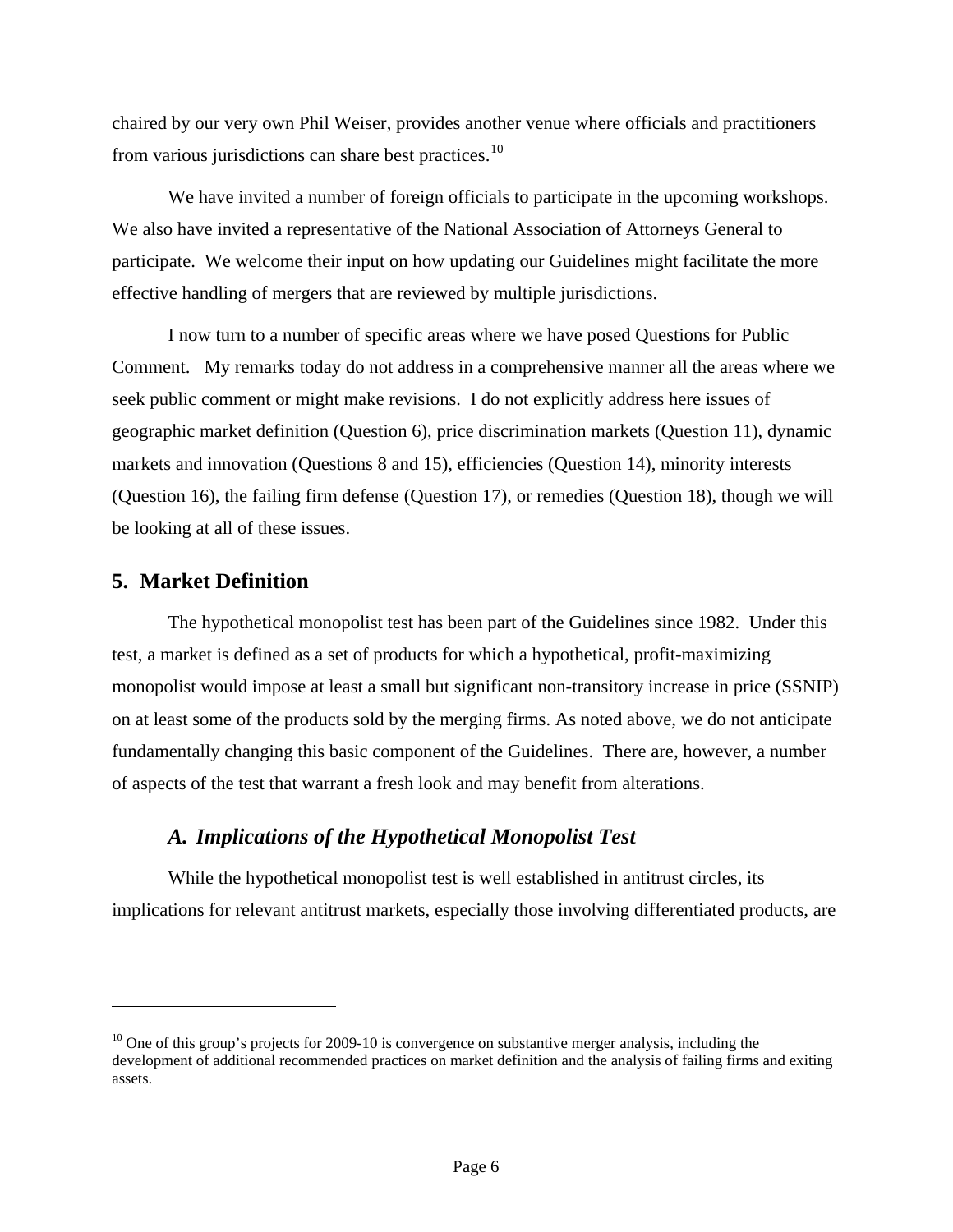not widely appreciated. Updated Guidelines could explain more clearly the implications of the test, which may be counter-intuitive.

Updated Guidelines could make more explicit that the hypothetical monopolist test often leads to properly defined relevant antitrust markets that do not include the full range of functional substitutes from which customers can choose. Question 3 addresses this issue. Again, the Commentary anticipates an important concept that might be included in updated Guidelines:

"Defining markets under the Guidelines' method does not necessarily result in markets that include the full range of functional substitutes from which customers choose. . . . The Agencies frequently conclude that a relatively narrow range of products or geographic space within a larger group describes the competitive arena within which significant anticompetitive effects are possible." Commentary, p. 6.

"The description of an 'antitrust market' sometimes requires several qualifying words and as such does not reflect common business usage of the word 'market.' Antitrust markets are entirely appropriate to the extent that they realistically describe the range of products and geographic areas within which a hypothetical monopolist would raise price significantly and in which a merger's likely competitive effects would be felt." Commentary, p. 12.

"Even when no readily apparent gap exists in the chain of substitutes, drawing a market boundary within the chain may be entirely appropriate when a hypothetical monopolist over just a segment of the chain of substitutes would raise prices significantly." Commentary, p. 15.

Updated Guidelines could explain these important points, which continue to cause confusion.

Likewise, updated Guidelines could explain more clearly that relevant antitrust markets identified using the hypothetical monopolist test do not neatly partition products into various markets. To the contrary, the test generates one relevant market starting from each product sold by the merging firms, and these markets need not be the same: they can overlap, they can be nested, or they can be disjoint. (Remember those Venn diagrams from high school?). For example, suppose Firm A sells Product A, Firm B sells Product B, Firm C sells Product C, and all three of these products compete directly against each other. If Firms A and B propose to merge, the Agencies construct the relevant market starting with Product A and the relevant market starting with Product B. Call these "Market A" and "Market B." These may well be different markets. Likewise, if Firms B and C propose to merger, the Agencies will construct "Market B" and "Market C." If Market A and Market C are quite distinct, the structural analysis associated with the first merger can differ a great deal from that associated with the second merger, despite the fact that Products A, B, and C all compete against each other, which might, intuitively, suggest that a single relevant market containing all three products would apply to both mergers. This feature of the test is quite counter-intuitive and can create confusion,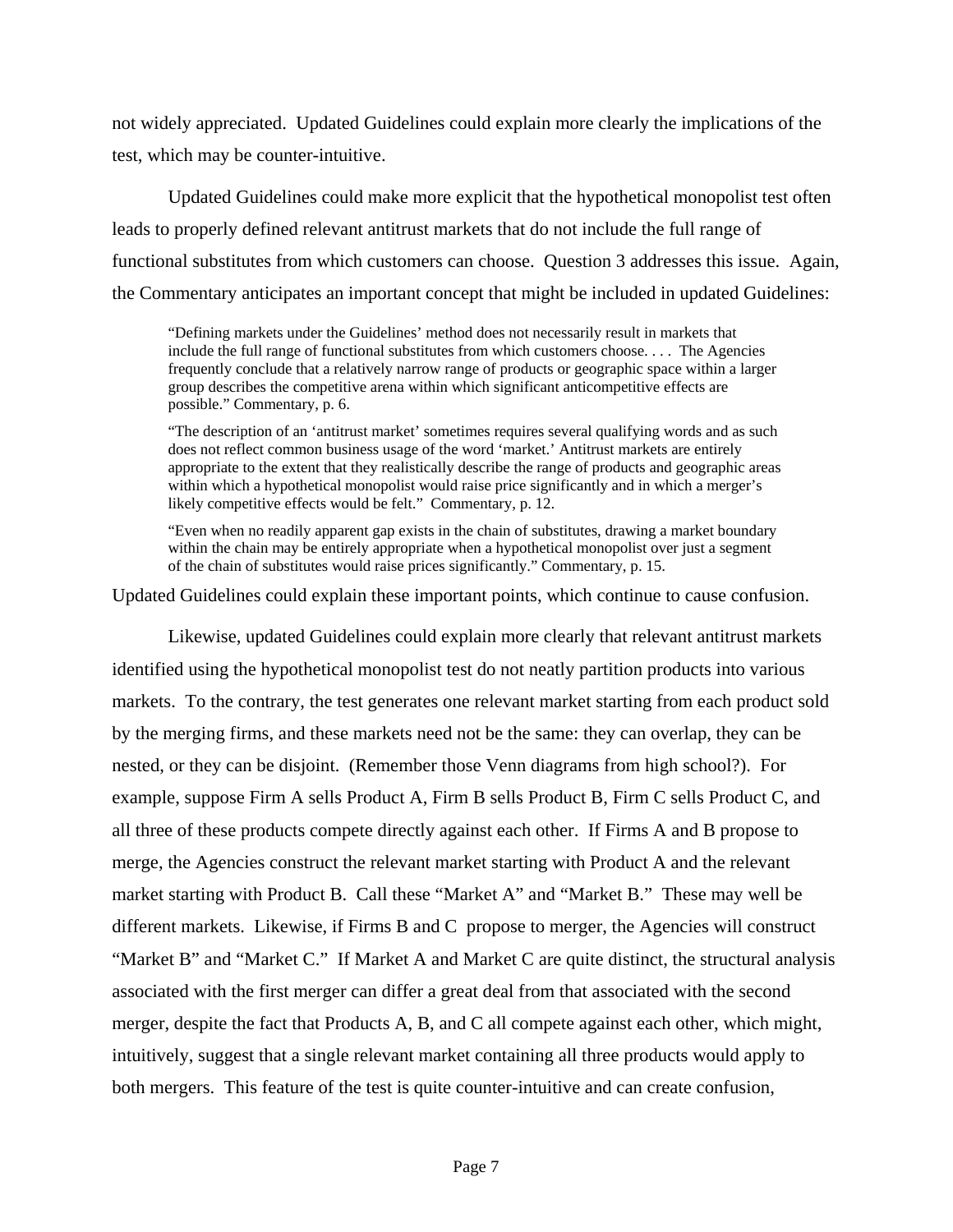especially in markets with differentiated products. These ideas could be developed using realworld or hypothetical examples. We hope to learn more at the workshops about whether updating the Guidelines could help clarify this implication of the hypothetical market test, perhaps using hypothetical or real-world examples.

## *B. Implementation of the Hypothetical Monopolist Test*

The hypothetical monopolist test is sometimes implemented using "critical loss analysis." This method calculates the magnitude of lost sales necessary to make a price increase *unprofitable* for the hypothetical monopolist, which is the so-called "critical loss." Critical loss analysis then seeks to determine whether the sales that would actually be lost due to the price increase, the so-called "actual loss," are greater or less than the critical loss. As usually practiced, this method is best suited to markets in which the various suppliers have roughly equal price/cost margins.

The Guidelines are silent on critical loss analysis as such. This is unsurprising, since critical loss analysis was just emerging as a method when the current Guidelines were drafted.<sup>[11](#page-8-0)</sup> But the method has often been used over the intervening years, and addressing it in the Guidelines might be beneficial. Question 3 raises this issue.

Critical loss analysis is often performed by asking whether imposing a SSNIP would increase or decrease profits for the hypothetical monopolist. This involves a "break-even" profit calculation. The Guidelines  $(\S1.11)$  ask a facially similar, but ultimately different question: whether the profit-maximizing price increase is at least a SSNIP, not whether a SSNIP would raise or lower profits for the hypothetical monopolist. Clarification of this distinction could be useful. Another problem with critical loss analysis is that it typically only considers a small price increase; in some cases, a large price increase may be profitable even if a small one is

<span id="page-8-0"></span> $\overline{a}$ 

<span id="page-8-1"></span> $11$  To the best of my knowledge, critical loss analysis dates back to a 1989 article by Barry Harris and Joseph Simons, "Focusing Market Definition: How Much Substitution is Necessary," Research in Law and Economics, Richard O. Zerbe, Jr., ed.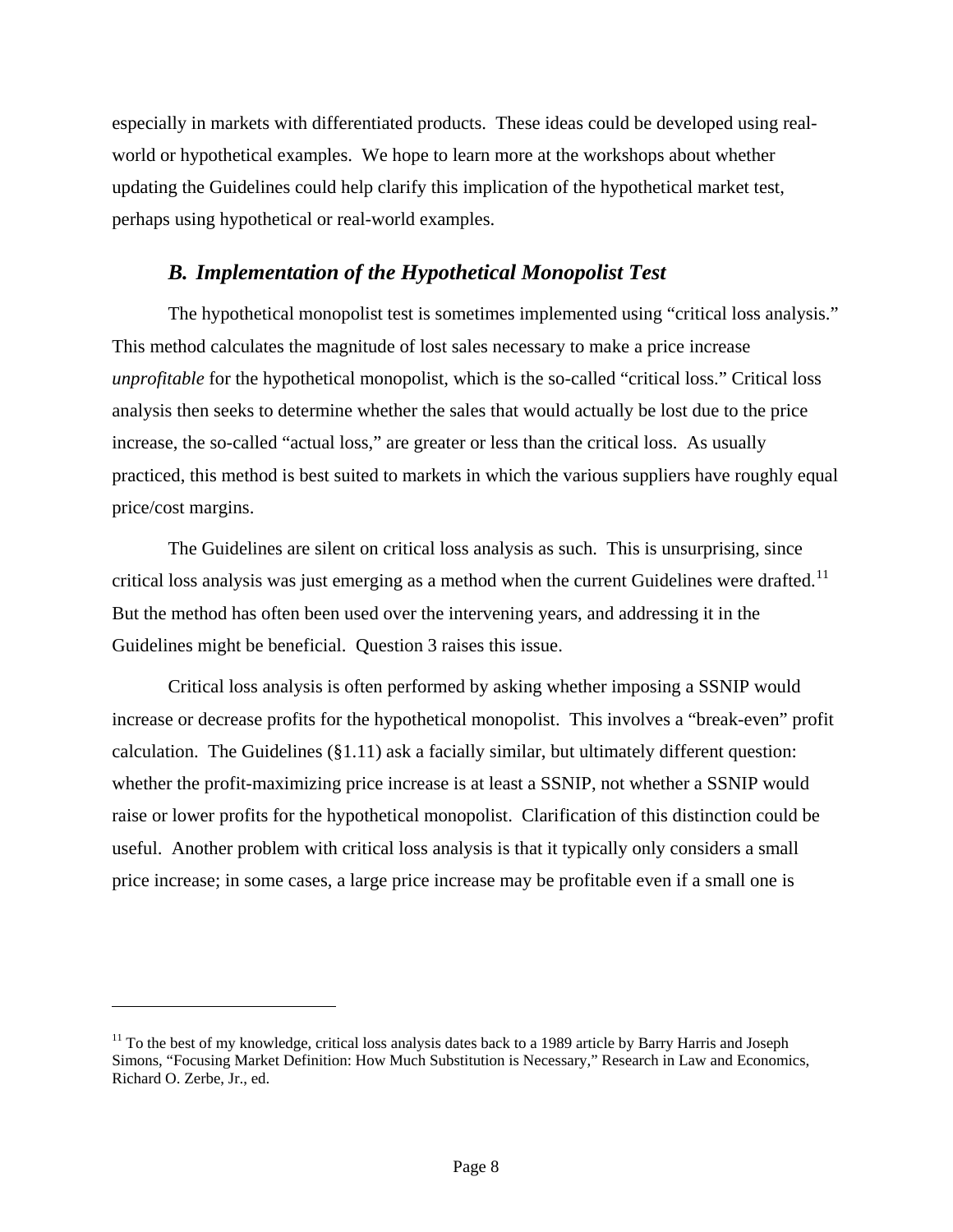not.<sup>[12](#page-8-1)</sup> Regardless of the size of the price increase, the role of pre-merger price/cost margins in the analysis could be explained.<sup>[13](#page-9-0)</sup> The higher the pre-merger margin, the smaller is the critical loss, simply as a matter of arithmetic. But higher margins also constitute strong evidence that the "actual loss" is smaller. The Guidelines could discuss how the Agencies assess the "actual loss," including the role of pre-merger margins in making this assessment. Alternatively, the Guidelines could refrain from explicating these issues related to critical loss.

# *C. Technical Adjustments*

 $\overline{a}$ 

Questions 4 and 5 address several "technical adjustments" that could be made to the hypothetical monopolist test employed by the Guidelines. We welcome further input on the pros and cons of making such changes.

The Guidelines  $(\S1.11)$  instruct that products be added to the candidate market in the order of "next-best substitutes." In some cases, adding products in this order requires more information about substitution patterns than is available to the Agencies. Plus, when the order in which products should be added using this procedure is unclear, the analysis can get bogged down in details that may be of little relevance for the ultimate assessment of competitive effects. Are the benefits of using the "next best substitutes" ordering worth these costs?

The Guidelines (§1.11) state: "The Agency generally will consider the relevant product market to be the smallest group of products that satisfies this test." This "smallest market" principle, strictly followed, can lead to certain well-known problems when the products sold by the merging firms are not next-best substitutes. Consider a merger between rival Products A and B. Suppose that Product C is the closest substitute to each of these two products. Suppose

<sup>&</sup>lt;sup>12</sup> On this point, see Gregory Werden, (2005), "Beyond Critical Loss: Tailored Application of the Hypothetical Monopolist Test," *Competition Law Journal*, 4, 69.

<span id="page-9-0"></span><sup>&</sup>lt;sup>13</sup> Some of my academic work has been critical of approaches that lead to broader markets in the presence of higher pre-merger price/cost margins, all else equal. Michael Katz and Carl Shapiro, "Critical Loss: Let's Tell the Whole Story," *Antitrust*, (Spring 2003). Michael Katz and Carl Shapiro, "Further Thoughts on Critical Loss," *Antitrust Source*, (March 2004). Joseph Farrell and Carl Shapiro, "Improving Critical Loss Analysis," *Antitrust Source,* (February 2008). See also Daniel O'Brien and Abraham Wickelgren, "A Critical Analysis of Critical Loss Analysis," *Antitrust Law Journal*, (2003). For a recent application, see Kevin Murphy and Robert Topel, "Critical Loss Analysis in the Whole Foods Case," *Global Competition Policy*, (March 2008).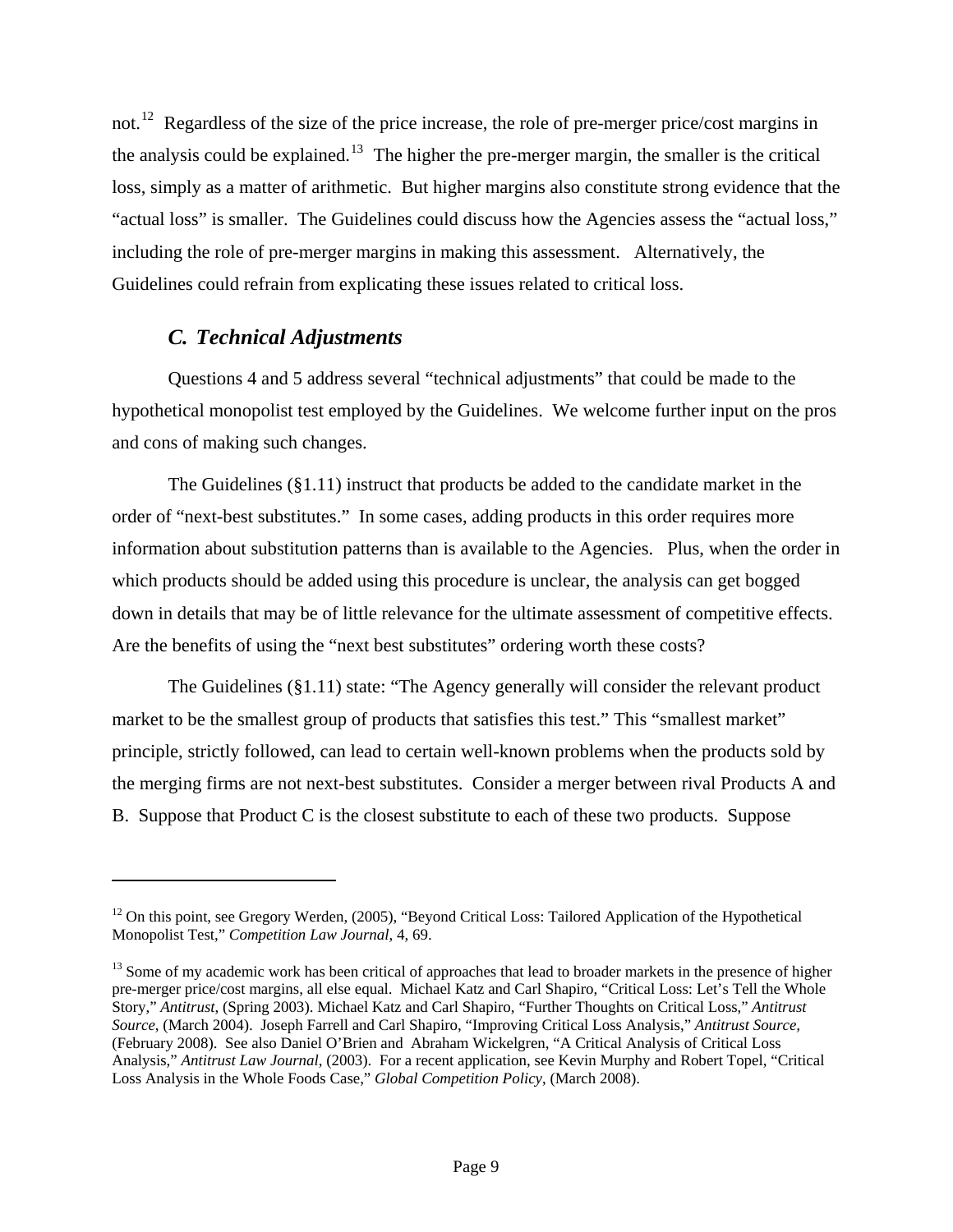further that, using the normal SSNIP, and starting with Product A, Products A and C form a relevant market. Suppose as well that, starting with Product B, Products B and C form a relevant market. The Guidelines could thus fail to identify this merger as horizontal, even though Products A and B are substitutes, even if the merger substantially raises concentration in a relevant market consisting of Products A, B, and C, and even in situations where the merger could lead to significant unilateral or coordinated effects. This problem could be skirted through the device of using a larger-than-normal SSNIP. Employing this solution is problematic, however, because it is unclear what guidance could be given to indicate what larger-than-normal SSNIP size will be used in any given case. This problem could be avoided by dropping or easing up on the "smallest market" principle, as suggested in Question 4. Is this change worthwhile? Are there other principled ways to avoid this problem?

Question 5 raises some additional technical issues regarding the size of the SSNIP. The Guidelines (§1.11) state that "the Agency, in most contexts, will use a price increase of five percent lasting for the foreseeable future." Should the Agencies provide further guidance on when different SSNIP sizes will be used, or generally provide for the use of larger SSNIP sizes? Should the SSNIP size used in most contexts be increased to 10%, which would lead to broader markets? Should the Guidelines provide further explanation of the base price from which the SSNIP is calculated?

#### **6. Market Shares and Market Concentration**

The Guidelines (§1.41) state: "Market shares will be calculated using the best indicator of firms' future competitive significance." This principle does not appear to be controversial, but in practice a great deal of effort can revolve around the "correct" way to measure market shares. For example, merging parties sometimes argue that all firms should be counted equally in markets where suppliers engage in negotiations and bidding for business. Debate can also ensue over whether market shares should be measured in units vs. revenues, or sales vs. capacities. Measuring shares can be especially tricky in dynamic markets, where assessing "future competitive significance" can be controversial. Questions 7 and 8 address these issues.

Once the market shares are measured and the level and change in the HHI is computed, the Guidelines (§1.51) specify various thresholds that can either establish safe harbors or be used to create presumptions that a merger will create or enhance market power or facilitate its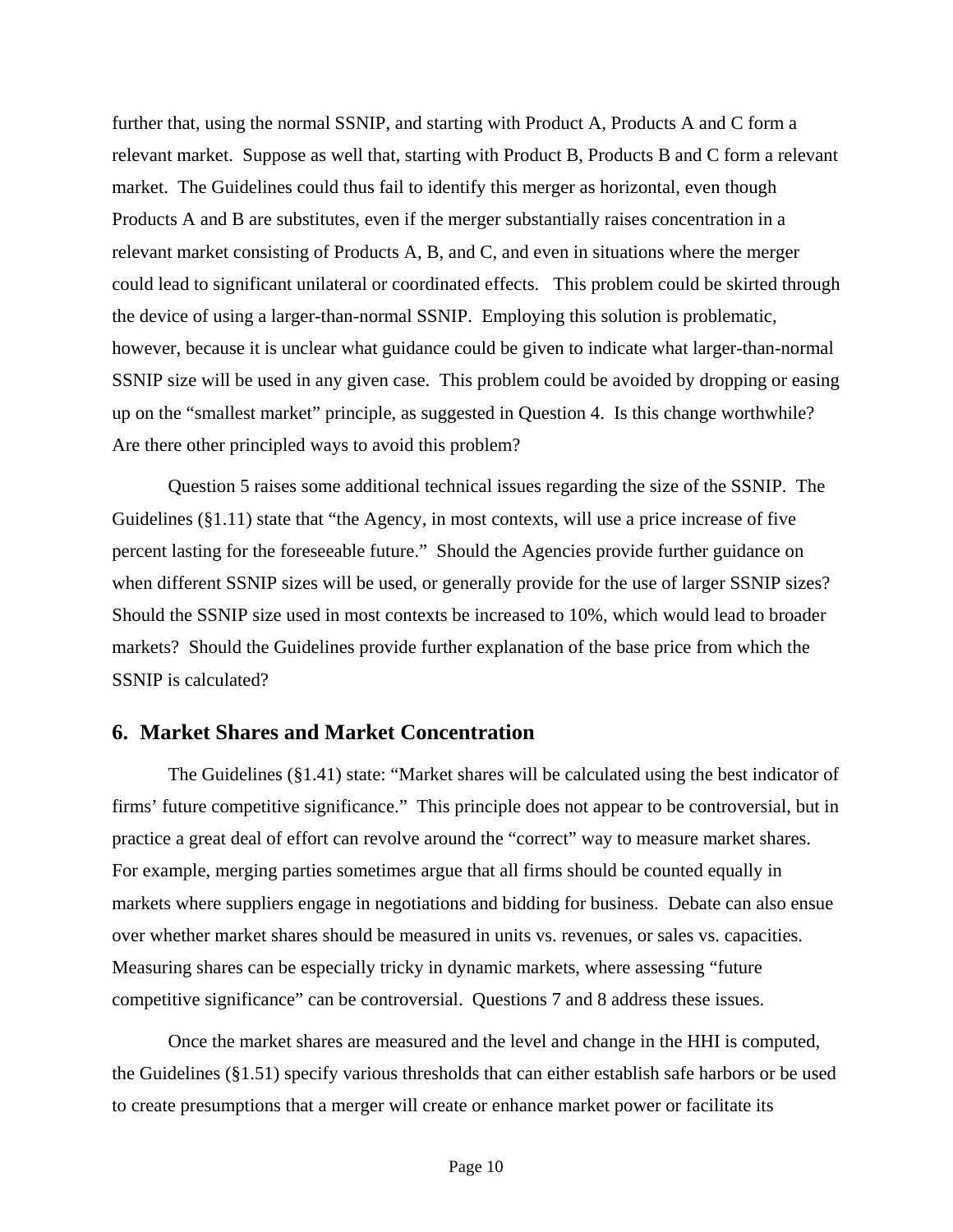exercise. Question 9 asks whether these thresholds accurately reflect current Agency practice, whether they should be adjusted, and if so, to what values.

# **7. Unilateral Effects with Differentiated Products**

The 1992 Guidelines introduced unilateral effects explicitly into the analysis. This was a major advance. In a significant proportion of merger investigations, the Agencies pursue a unilateral effects theory of harm. This proportion is especially high in cases involving highly differentiated products. Unilateral effects theories are also very common in markets for intermediate products where the customers are themselves businesses and prices are set through negotiations. In many of these cases, intellectual property rights are important sources of product differentiation, and suppliers must anticipate that prices will significantly exceed marginal costs in order to have the incentive to incur the fixed costs necessary to conduct the R&D leading to these intellectual property rights. Further complicating the analysis, the relationship between market definition under the hypothetical monopolist test and unilateral competitive effects can be confusing. Question 10 provides some details on the issues related to unilateral effects that we hope will be addressed in the upcoming workshops.

The basic economic theory underlying unilateral effects with differentiated products goes back to  $19<sup>th</sup>$  century work by Bertrand. This theory is a standard part of any undergraduate course on industrial organization economics, but applying these ideas in practice to assess the likely effects of horizontal mergers is far from straightforward. A great deal of learning has taken place since unilateral effects were introduced into the Guidelines in 1992. The Agencies and private parties have accumulated considerable experience with a range of techniques, including simple illustrative calculations of unilateral effects, sophisticated merger simulation, and analysis of product repositioning. One of the most important contributors to this learning is a long-standing member of the Antitrust Division's Economic Analysis Group, Greg Werden.<sup>[14](#page-11-0)</sup>

<span id="page-11-0"></span><sup>&</sup>lt;sup>14</sup> See, for example, Gregory Werden and Luke Froeb, (1994), "The Effects of Mergers in Differentiated Product Industries," *Journal of Law, Economics and Organization*, 10(2), 407-426, and Luke Froeb, Steven Tschantz, and Gregory Werden, (2005), "Pass-Through Rates and the Price Effects of Mergers," *International Journal of Industrial Organization*, 23, 703-715.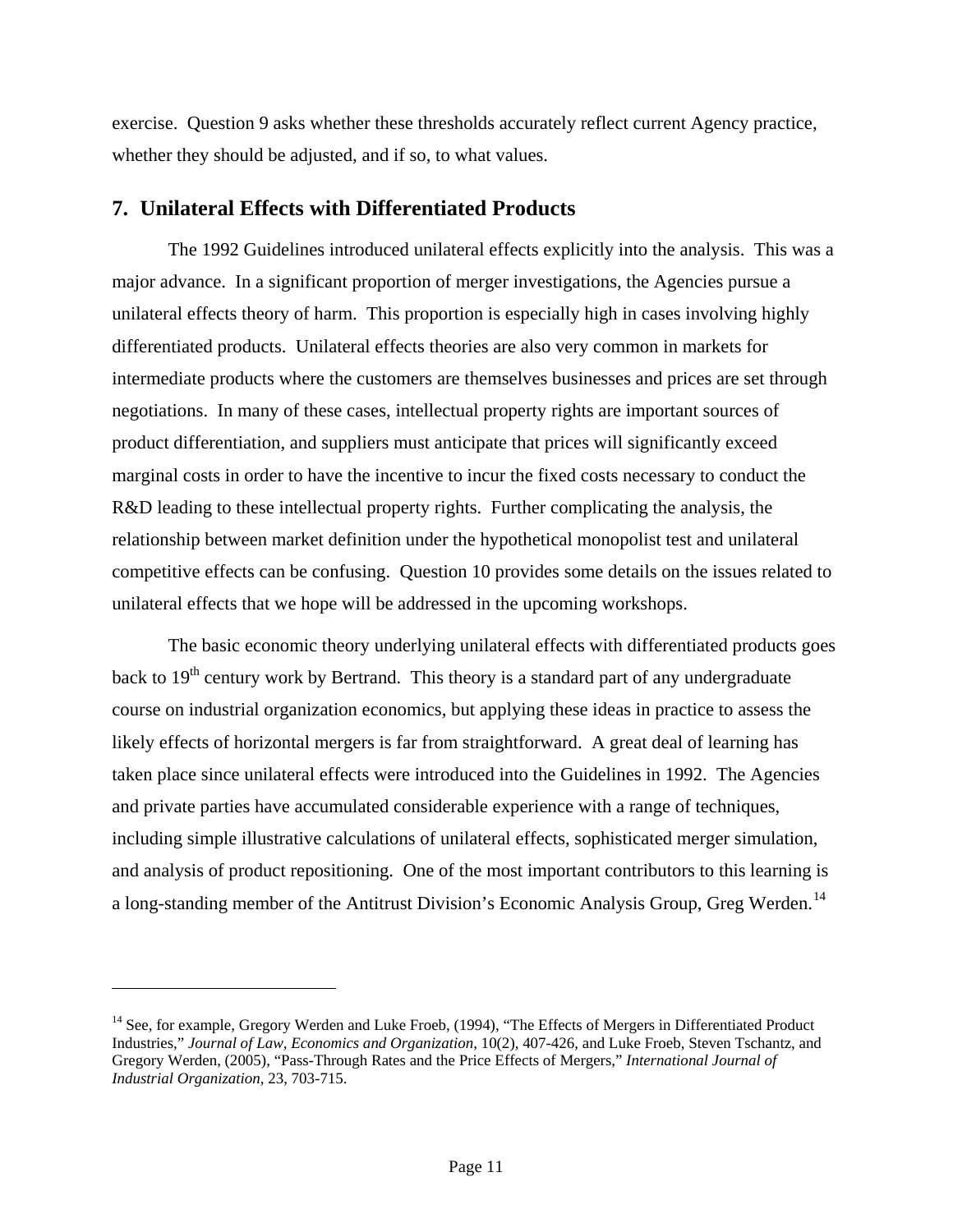Economists have long recognized that the exercise of defining relevant markets and measuring market concentration is more closely aligned with theories of coordinated effects than with theories of unilateral effects. In coordinated effects cases, the hypothetical monopolist exercise, which identifies a set of products that could profitably be cartelized, is directly relevant. Market definition and market concentration can thus frame and inform the analysis of whether the proposed merger will significantly increase the danger that such coordination will succeed.

Market definition and market concentration are less relevant to the theory of competitive harm in cases involving unilateral effects. This point is not made explicit in the Guidelines, but it is clearly noted in the Commentary:

"Indeed, market concentration may be unimportant under a unilateral effects theory of competitive harm. As discussed in more detail in Chapter 2's discussion of Unilateral Effects, the question in a unilateral effects analysis is whether the merged firm likely would exercise market power absent any coordinated response from rival market incumbents. The concentration of the remainder of the market often has little impact on the answer to that question." Commentary, p. 16.

While unilateral effects are not naturally diagnosed by looking at market shares and changes in market concentration, except in special cases, there are some simple and informative diagnostics regarding such effects: the profitability of the competing products sold by the merging firms, as measured by their price/cost margins, and the extent to which they compete directly against each other, as measured by the diversion ratios between them.

These ideas are not novel. They can be found in a variety of published papers going back more than a decade.<sup>[15](#page-12-0)</sup> I published an article in 1996, during my previous tour of duty as Economics Deputy AAG, sketching out these ideas.<sup>[16](#page-12-1)</sup> But the logic and operation of unilateral effects is not fully articulated in the Guidelines, and it continues to generate some confusion, raising the question of whether it could be more clearly explained and more extensively developed. Again, the Commentary goes beyond the Guidelines and provides a roadmap for at least part of what updated Guidelines might say:

<span id="page-12-0"></span><sup>&</sup>lt;sup>15</sup> For an overview of this literature, see Gregory Werden and Luke Froeb (2008), "Unilateral Competitive Effects of Horizontal Mergers," in P. Buccirossi, ed., *Advances in the Economics of Competition Law*, MIT Press. See also Jonathan Baker and David Reitman, "Research Topics in Unilateral Effects Analysis," October 2009, prepared for inclusion in the *Research Handbook on the Economics of Antitrust*, Einer Elhauge, ed.

<span id="page-12-1"></span><sup>16</sup> Carl Shapiro, "Mergers with Differentiated Products," *Antitrust*, Spring 1996, 23-30.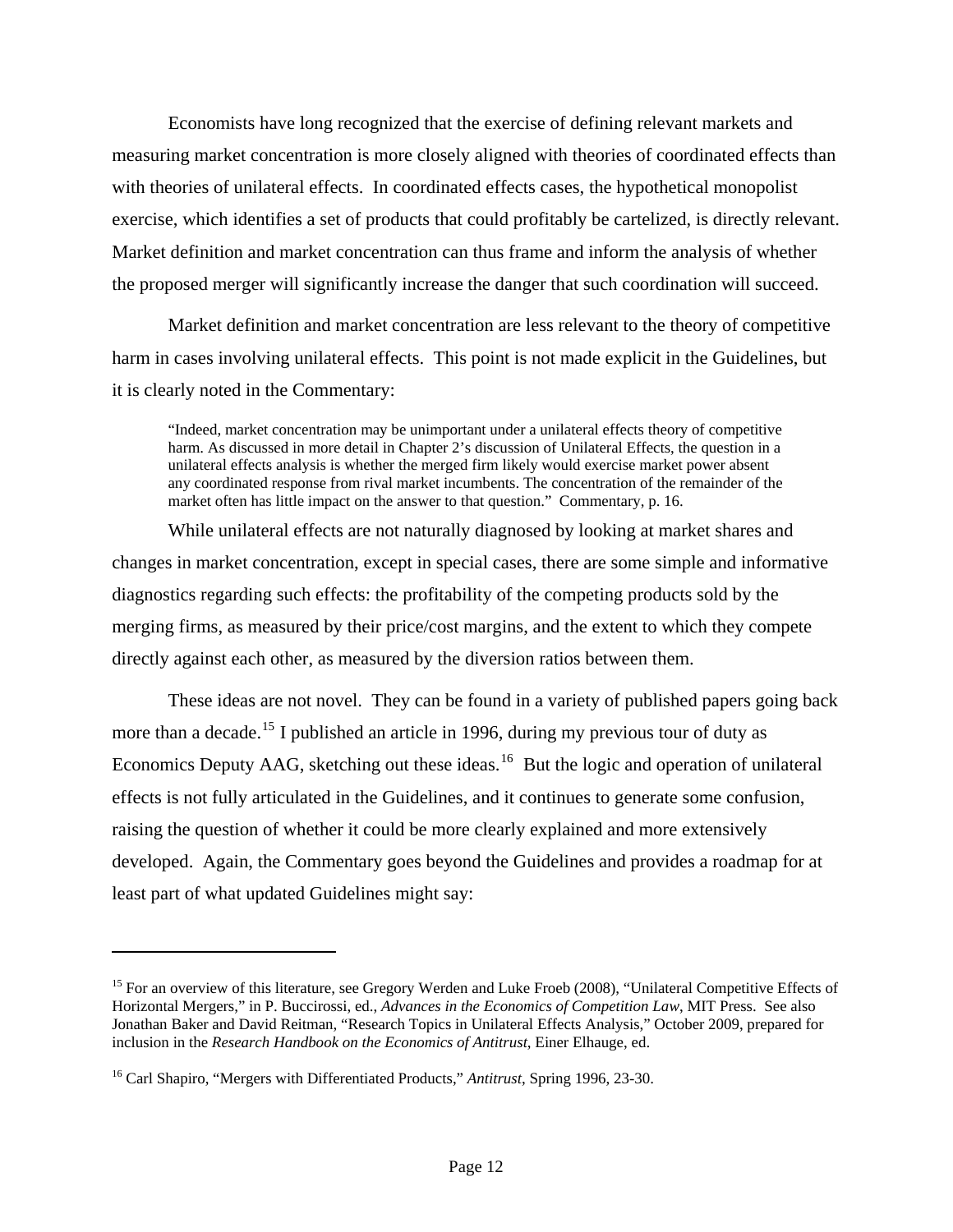"Merging two sellers of competing differentiated products may create an incentive for the merged firm to increase the price of either or both products because some of the sales lost as a result of the increase in the price of either of the two products would be 'recaptured' by the other." Commentary, p. 27.

"In all merger cases, the Agencies focus on the particular competitive relationship between the merging firms, and for mergers involving differentiated products, the 'diversion ratios' between products combined by the merger are of particular importance. An increase in the price of a differentiated product causes a decrease in the quantity sold for that product and an increase in the quantities sold of products to which consumers switch. The diversion ratio from one product to another is the proportion of the decrease in the quantity of the first product purchased resulting from a small increase in its price that is accounted for by the increase in quantity purchased for the other product. In general, for any two products brought under common control by a transaction, the higher the diversion ratios, the more likely is significant harm to competition." Commentary p. 27.

We look forward to learning more about these issues at the upcoming workshops. The role of price/cost margins can be discussed, along with the role of diversion ratios. The use of more sophisticated techniques, including merger simulation, can also be addressed.

Unilateral effects also differ from coordinated effects in that the merger certainly will eliminate independent competition between the two merging firms, which is the source of unilateral effects, whereas a merger may or may not have any effect on coordination with nonmerging parties. Because some unilateral effects are "inevitable," it is important for the Agencies to have safe harbors within their unilateral effects analysis so that we can close investigations promptly when no significant unilateral effects are likely to be found.

Just about one year ago, before joining the Antitrust Division, I wrote a paper with Joseph Farrell that discussed the treatment of unilateral effects in markets with differentiated products.[17](#page-13-0) We emphasized the role of pre-merger price/cost margins and diversion ratios in diagnosing unilateral effects for such mergers. For this class of mergers, we argued that margins and diversion ratios could be more informative than changes in the HHI. Our analysis relied heavily on work by Greg Werden and by Dan O'Brien and Steve Salop.<sup>[18](#page-13-1)</sup> We constructed a measure of "upward pricing pressure" by multiplying together the margin and the diversion ratio.

 $\overline{a}$ 

<span id="page-13-0"></span><sup>&</sup>lt;sup>17</sup> Joseph Farrell and Carl Shapiro, "Antitrust Evaluation of Horizontal Mergers: An Economic Alternative to Market Definition," available at<http://faculty.haas.berkeley.edu/shapiro/alternative.pdf>.

<span id="page-13-1"></span><sup>&</sup>lt;sup>18</sup> See Gregory Werden (1996), "A Robust Test for Consumer Welfare Enhancing Mergers Among Sellers of Differentiated Products," *Journal of Industrial Economics,* 44, 409-413 and Daniel O'Brien and Steven Salop (2000) "Competitive Effects of Partial Ownership: Financial Interest and Corporate Control," *Antitrust Law Journal*, 67:559.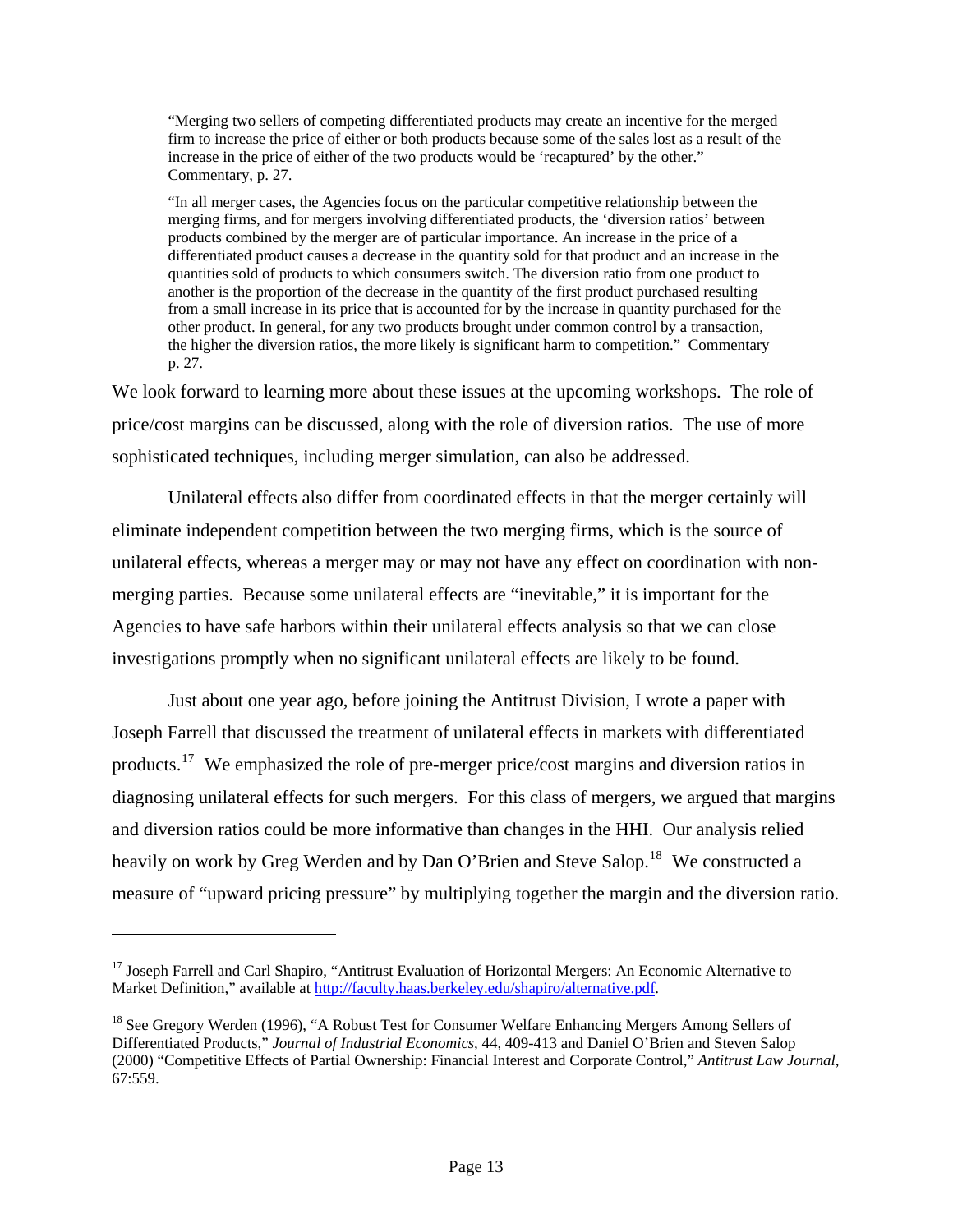We suggested that a merger generating substantial upward pricing pressure would tend to lead to higher prices, unless this pressure was offset by other factors such as repositioning, entry, or efficiencies.<sup>[19](#page-14-0)</sup> The economic logic underlying our analysis is the same as that underlying the quote from the Commentary given above. The Agencies look closely at diversion ratios and margins when diagnosing unilateral effects in markets with differentiated products, and have done so for some time. We hope to learn at the workshops whether a more detailed explanation in the Guidelines of how this is done would be helpful.

### **8. Large Buyers**

1

The Guidelines do not explicitly address the implications of large buyers. In many markets, large buyers are able to negotiate more favorable terms than smaller buyers. Question 12 asks whether the Guidelines should be revised to discuss the implications of large buyers.

In practice, merging parties commonly argue that the merged entity would not be able profitably to raise price because it will be selling to large, powerful buyers. The Commentary expresses skepticism about this argument:

"In assessing a merger between rival sellers, the Agencies consider whether buyers are likely able to defeat any attempts by sellers after the merger to exercise market power. Large buyers rarely can negate the likelihood that an otherwise anticompetitive merger between sellers would harm at least some buyers. Most markets with large buyers also have other buyers against which market power can be exercised even if some large buyers could protect themselves. Moreover, even very large buyers may be unable to thwart the exercise of market power." Commentary, p. 17-8.

Even if large buyers are able to negotiate more favorable terms than smaller buyers, what further evidence is required to establish that they are immune from harm due to the loss of competition resulting from the merger? Is the role of large buyers different in cases involving coordinated effects, where they might be able to disrupt coordination, than in cases involving unilateral effects? And, even if large buyers are protected, under what circumstances should antitrust analysis attend to the interests of smaller buyers?

<span id="page-14-0"></span><sup>&</sup>lt;sup>19</sup> We suggested that a merger generating substantial upward pricing pressure could be presumed to raise prices. This presumption could then be rebutted based on a more compete analysis of competitive effects, encompassing evidence of repositioning, entry, and efficiencies. This is not dissimilar to how the Agencies currently evaluate unilateral effects in markets with differentiated products.